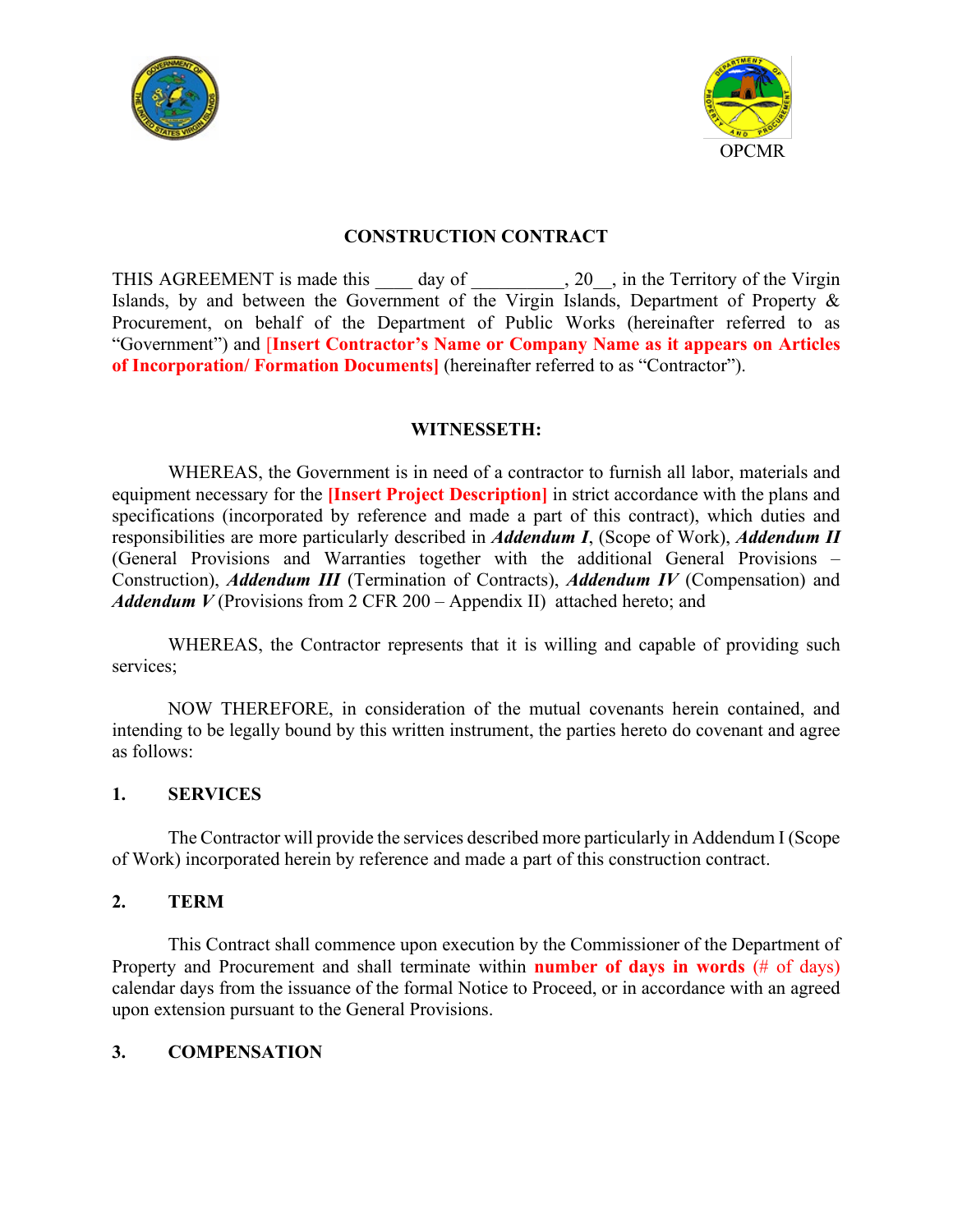



The Government, in consideration of satisfactory performance of the services described in Addendum I, agrees to pay the Contractor the sum of **[insert contract price in words (contract price in numbers)** in accordance with the provisions set forth in Addendum IV (Compensation), attached hereto is hereby incorporated by reference and made a part of this contract.

## **4. LIQUIDATED DAMAGES**

It is hereby expressly agreed by the parties hereto that in the event the Contractor has not completed the scope of work under the term set forth in Paragraph 2 hereof, **[insert liquidated damages in words (liquidated damages in numbers)]** for each calendar day or portion thereof shall be due the Government. The liquidated damages shall first be deducted from any contract monies due, but not yet paid to the extent available.

## **5. RECORDS**

The Contractor will present documented, precise records of time and/or money expended under this Contract.

## **6. PROFESSIONAL STANDARDS**

The Contractor agrees to maintain the professional standards applicable to its profession and to Contractors doing business in the United States Virgin Islands.

## **7. DOCUMENTS, PRINTOUTS, ETC.**

Certified copies of all documents, books, records, instructional materials, programs, printouts and memoranda of every description derived therefrom and pertaining to this Contract shall become the property of the Government and shall be turned over to it at the termination of this Contract, or at the Government's request, during the life of the contract. The above-described materials shall not be used by Contractor or by any other person or entity except upon the written permission of the Government.

## **8. LIABILITY OF OTHERS**

Nothing in this Contract shall be construed to impose any liability upon Government to persons, firms, associations, or corporations engaged by Contractor as servants, agents, independent contractors, or in any other capacity whatsoever, or make the Government liable to any such persons, firms, associations or corporations for the acts, omissions, responsibilities, obligations and taxes of Contractor of whatsoever nature, including but not limited to unemployment insurance, gross receipt, excise, and social security taxes for Contractor, its servants, agents or independent contractors.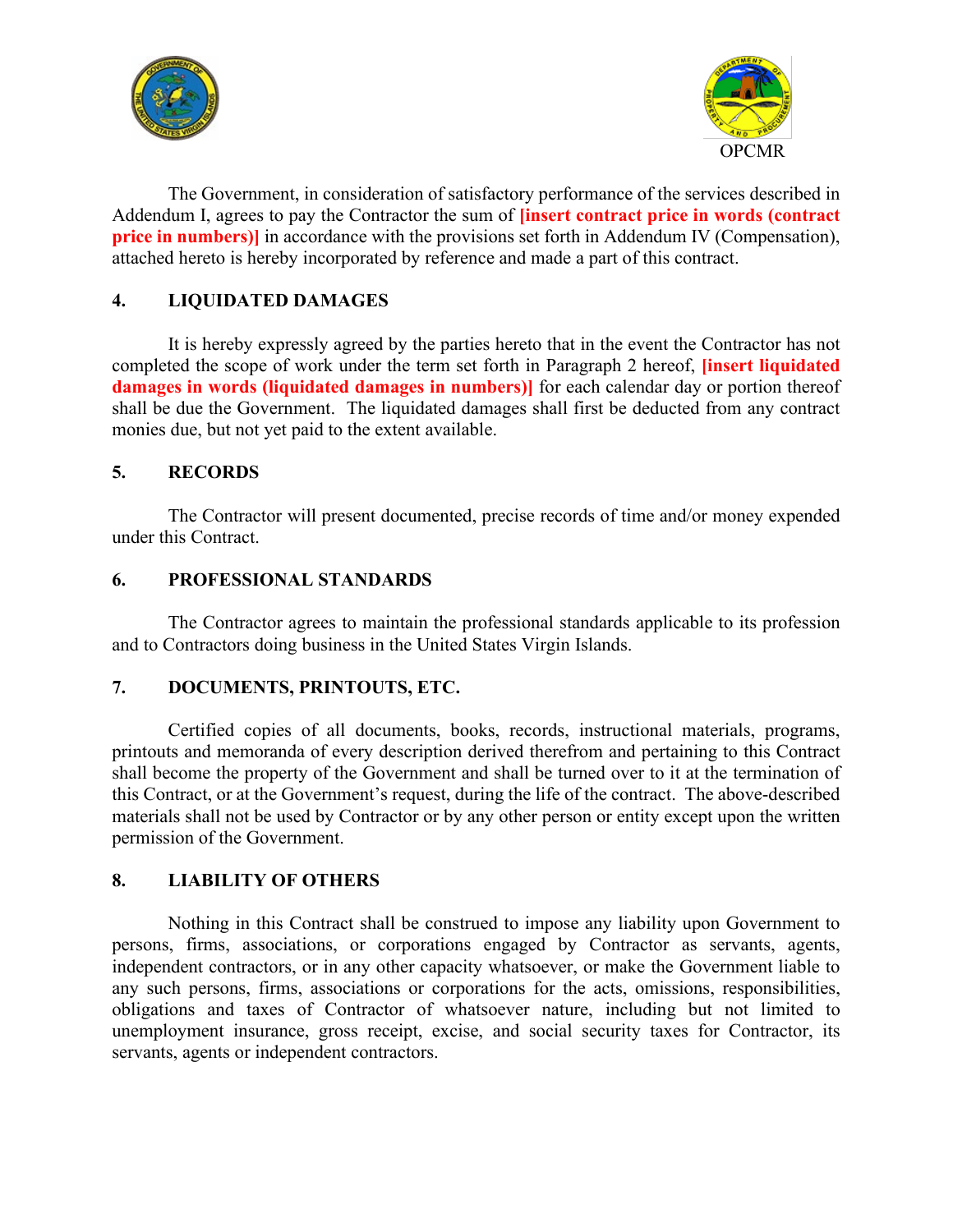



#### **9. ASSIGNMENT**

The Contractor shall not subcontract or assign any part of the services under this contract without the prior written approval of the Government.

#### **10**. **INDEMNIFICATION**

Contractor agrees to indemnify, defend, and hold harmless the Government from and against any and all loss, damage, liability, claims, demands, detriments, cost, charges and expenses (including attorney's fees) and causes of action of whatsoever character which the Government may incur, sustain or be subjected to, arising out of or in any way connected to the services to be performed by Contractor under this Contract and arising from any cause, except the sole negligence of Government.

#### **11. INDEPENDENT CONTRACTOR**

The Contractor shall perform this Contract as an independent contractor and nothing herein contained shall be construed to be inconsistent with this relationship or status.

#### **12. GOVERNING LAW**

This Contract shall be governed by the laws of the United States Virgin Islands and jurisdiction and venue are exclusive in the United States Virgin Islands.

#### **13. WAIVERS AND AMENDMENTS**

No waiver, modification, or amendment of any term, condition or provision of this Contract shall be valid or of any force or effect unless made in writing, signed by the parties hereto or their duly authorized representatives, and specifying with particularity the nature and extent of such waiver, modification, or amendment. Any such waiver, modification, or amendment in any instances shall in no event be construed to be a general waiver, modification, or amendment of any of the terms, conditions, or provisions of this Contract, but the same shall be strictly limited and restricted to the extent and occasion specified in such signed writing or writings.

#### **14. ENTIRE AGREEMENT**

This agreement constitutes the entire agreement of the parties relating to the subject matter addressed in this agreement. This agreement supersedes all prior communications, contracts, or agreements between the parties with respect to the subject matter addressed in this Agreement, whether written or oral.

#### **15. RIGHT TO WITHHOLD**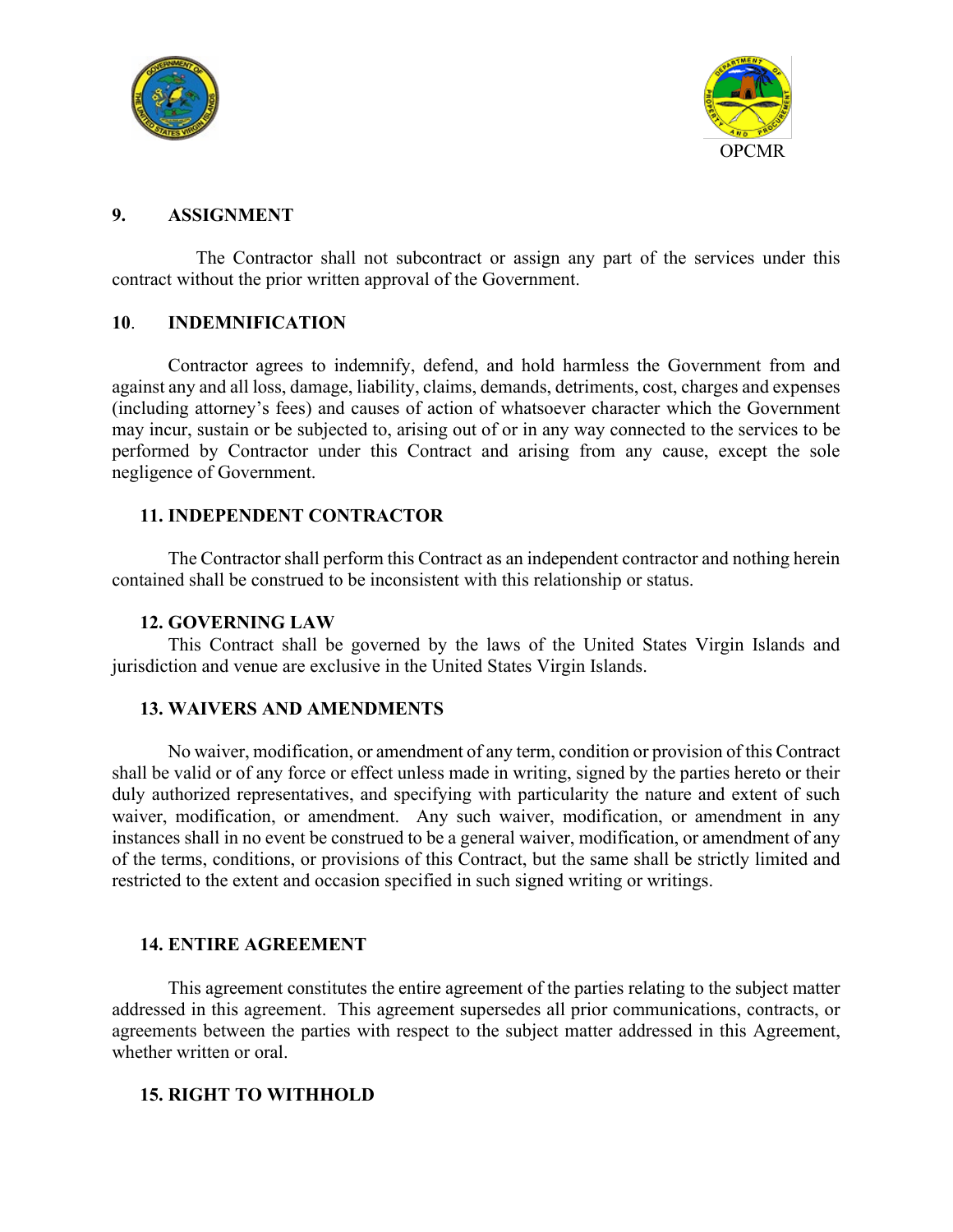



If work under this Contract is not performed in accordance with the terms, hereof, Government will have the right to withhold out of any payment due to Contractor, such sums as the Government may deem ample to protect it against loss or to assure payment of claims arising therefrom, and, at its option, the Government may apply such sums in such manner as the Government may deem proper to secure itself or to satisfy such claims. The Government will immediately notify the Contractor in writing in the event that it elects to exercise its right to withhold.

## **16. CONDITION PRECEDENT**

This Contract shall be subject to the availability and appropriation of funds and to the approval of the Commissioner of the Department of Property and Procurement.

#### **17. TERMINATION**

Either Party will have the right to terminate this contract with cause on ten (10) days written notice to the other party specifying the date of termination. The attached "Addendum III-Termination of Contracts for the Convenience of the Government" is hereby fully incorporated herein by reference and is made a part of this agreement.

#### **18. PARTIAL TERMINATION**

The performance of work under this contract may be terminated by the Government in part, whenever the Government shall deem such termination advisable by providing ten (10) days written notice to the Contractor. This partial termination shall be effected by delivering to the Contractor a Notice of Partial Termination specifying the extent to which the term and/or duties under this contract are terminated and the date upon which such termination becomes effective. The Contractor shall be entitled to receive payment for services provided to the date of termination, including payment for the period of the ten (10) days' notice.

#### **19. NON-DISCRIMINATION**

No person shall be excluded from participating in, be denied the proceeds of, or be subject to discrimination in the performance of this Contract on account of race, creed, color, sex, religion, disability or national origin.

#### **20. CONFLICT OF INTEREST**

- (a) Contractor covenants that it has no interest and will not acquire any interest, direct or indirect, which would conflict in any manner or degree with the performance of services required to perform under this Contract.
- (b) Contractor further covenants that it is: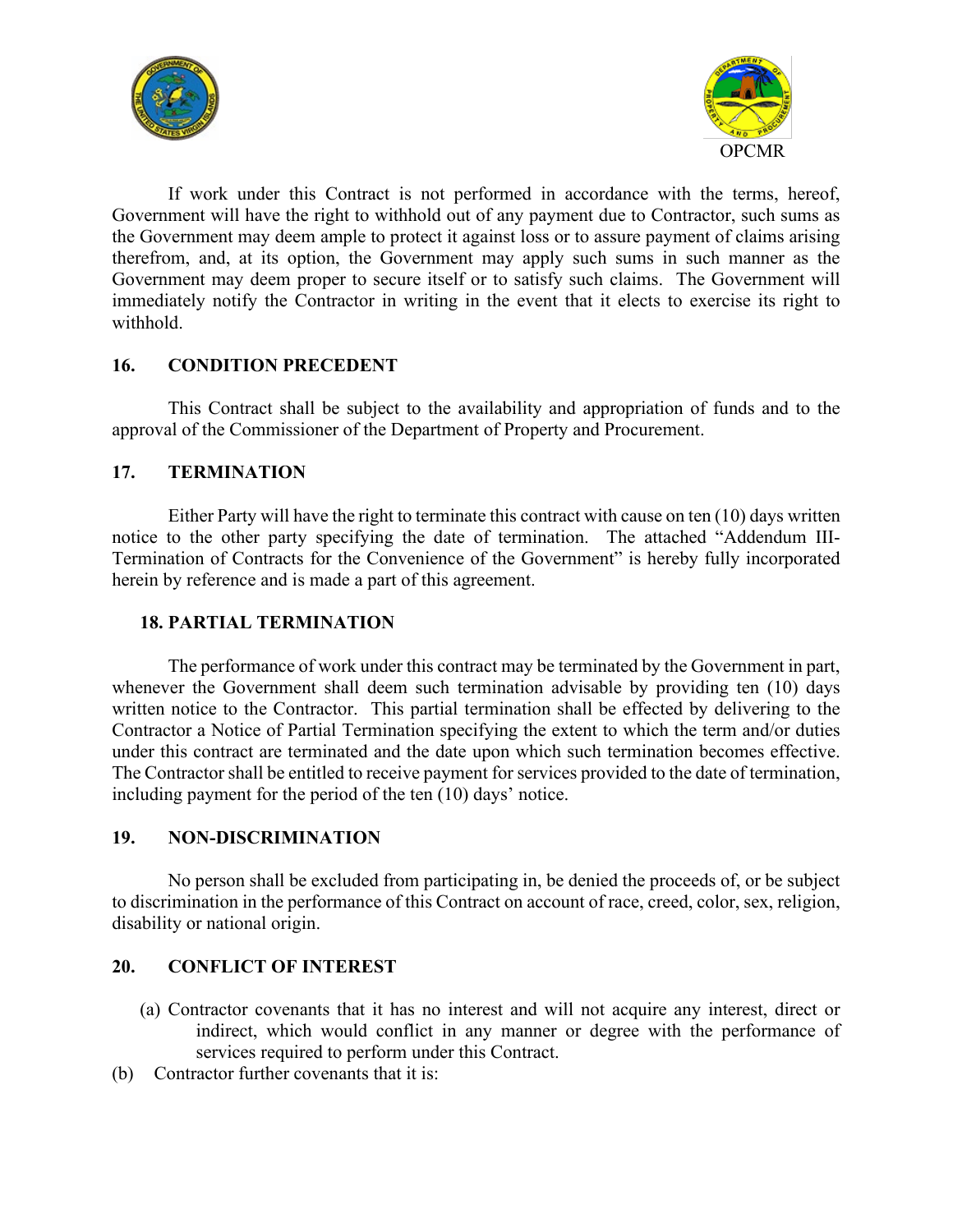



- (1) not a territorial officer or employee (i.e., the Governor, Lieutenant Governor, member of the Legislature or any other elected territorial official; or an officer or employee of the legislative, executive, or judicial branch of the Government or any agency, board, commission, or independent instrumentality of the Government, whether compensated on a salary, fee or contractual basis); or
- (2) a territorial officer or employee and, as such, has:
	- (i) familiarized itself with the provisions of Title 3, Chapter 37, Virgin Islands Code, pertaining to conflicts of interest, including the penalties provisions set forth in section 1108 thereof;
	- (ii) not made, negotiated or influenced this contract, in its official capacity; and
	- (iii) no financial interest in the contract as that term is defined in section 1101, (1) of said Code chapter.

## **21. EFFECTIVE DATE**

The effective date of this Contract is upon the execution by the Commissioner of the Department of Property and Procurement.

#### **22**. **NOTICE**

Any notice required to be given by the terms of this Contract shall be deemed to have been given when the same is sent by certified mail, postage prepaid or personally delivered, addressed to the parties as follows:

| <b>GOVERNMENT</b> | Anthony D. Thomas, Commissioner<br>Department of Property and Procurement<br>8201 Sub Base, Suite 4<br>St. Thomas USVI 00802                             |
|-------------------|----------------------------------------------------------------------------------------------------------------------------------------------------------|
|                   | <b>Head of User Agency Name</b><br>User Agency's Title<br><b>User Agency Name</b><br><b>User Agency's Address</b><br>User Agency's City, State, Zip Code |
| <b>CONTRACTOR</b> | <b>Contractor's Name</b><br>Contractor's Title<br>Contractor's Name or Company Name                                                                      |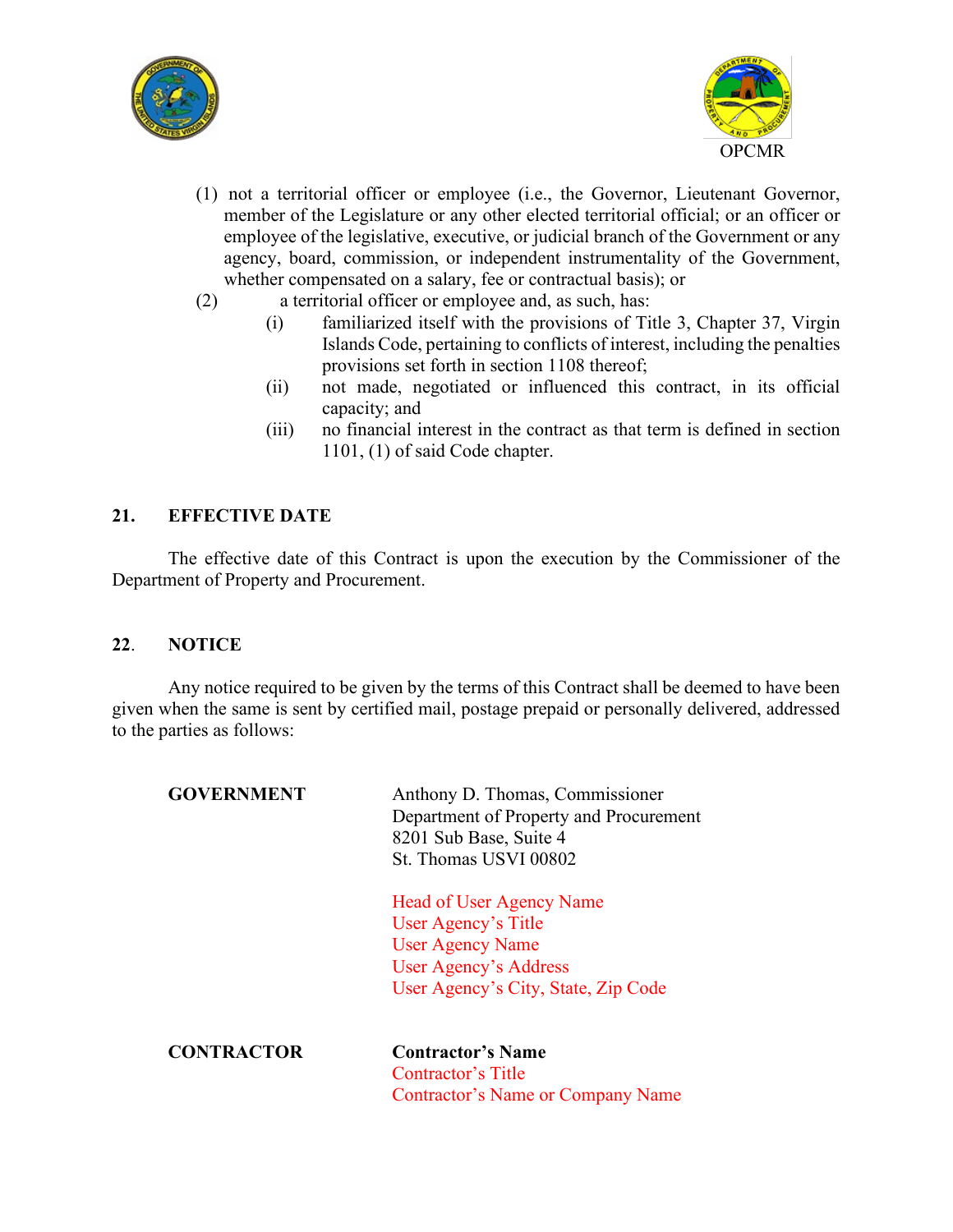



Contractor's P. O. Box Contractor's City, State, Zip Code

## **23. LICENSURE**

The Contractor covenants that it has:

- a. obtained all of the applicable licenses or permits, temporary or otherwise, as required by Title 27 of the Virgin Islands Code; and
- b. familiarized itself with the applicable provisions of Title 27 of the Virgin Islands Code pertaining to professions and occupations.

## **24**. **CONTRACTOR'S REPRESENTATIONS**

The Contractor agrees that it is fully informed regarding all the conditions affecting the work to be done and labor and materials to be furnished for the completion of the Contract, and that it has been engaged in and now does such work and represents that it is fully equipped, competent, and capable of performing the work and is ready and willing to perform such work.

The Contractor agrees further to begin work not later than the date indicated on the formal Notice to Proceed and complete the work within the number of days specified in the proposal or as extended in accordance with the General Provisions of the Contract.

The Work shall be done under the direct supervision of the Government, and in accordance with the laws of the Government and it Rules and Regulations thereunder issued and any and all applicable federal rules and regulations. The parties hereto agree that this contract shall, in all instances, be governed by the Laws of the Government of the Virgin Islands.

#### **25. WARRANTY OF NON-SOLICITATION**

The Contractor expressly warrants that it nor its officers, agents or employees has employed no person to solicit or obtain this contract on its behalf, or to cause or procure the same to be obtained upon compensation in any way, contingent, in whole or in part, upon such procurement, and that it nor its officers, agents or employees has not paid, or promised or agreed to pay to any person, in consideration of such procurement, or in compensation for services in connection therewith, any brokerage, commission, or percentage upon the amount receivable by him hereunder; and that it nor its officers, agents or employees has not, in estimating the contract price demanded by it included any sum by reason of such brokerage, commission or percentage; and that all monies payable to it hereunder are free from obligation to any other person for services rendered, or supposed to have been rendered, in the procurement of this contract.

Breach of the warranty shall give the Government the right to terminate this Contract, or in its discretion, to deduct from the contract price or consideration the amount of such commission, percentage, brokerage or contingent fees.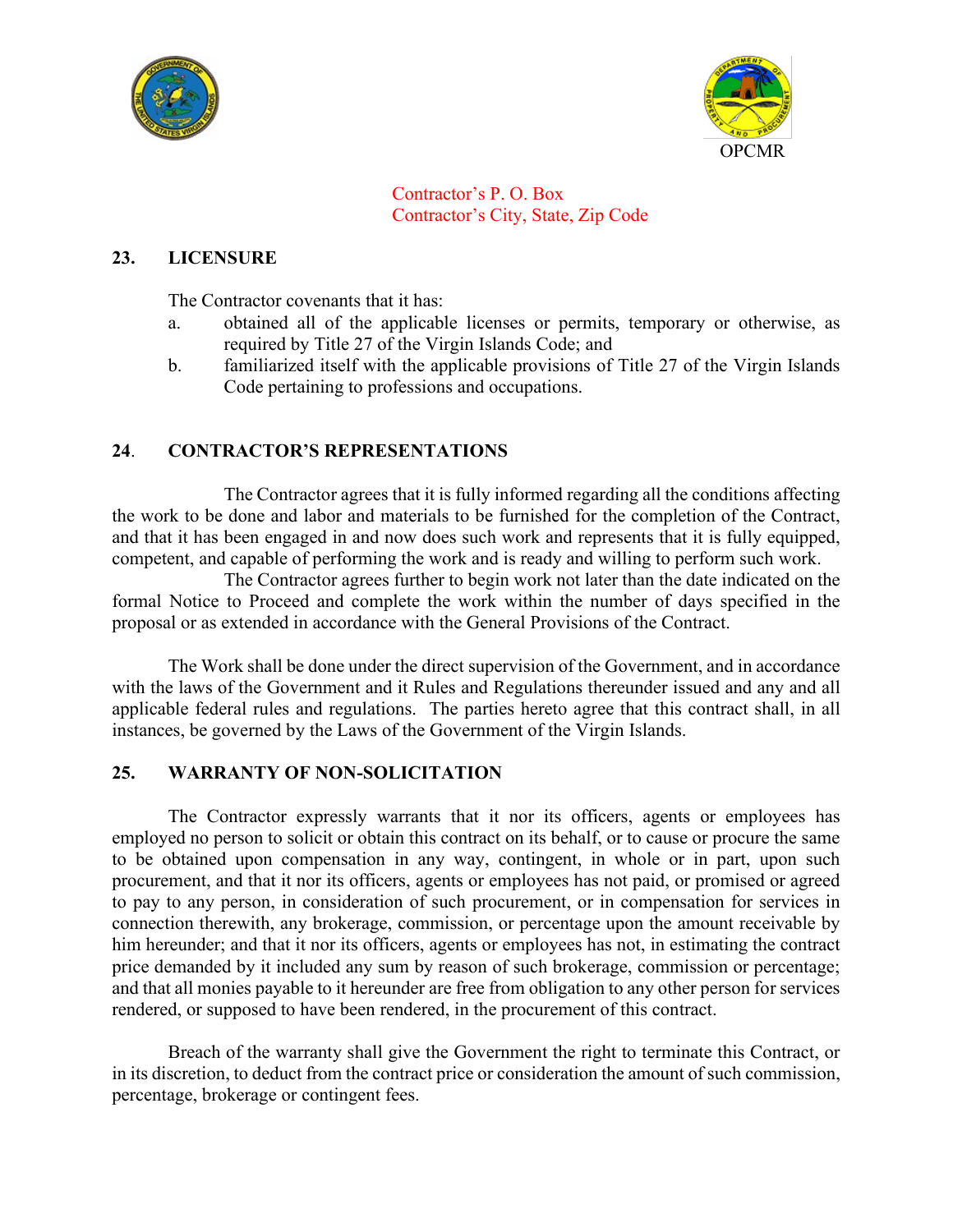



## **26. FALSE CLAIMS**

Contractor warrants that it shall not, with respect to this Contract, make or present any claim upon or against the Government of the Virgin Islands, or any officer, department, board, commission, or other agency thereof, knowing such claim to be false, fictitious or fraudulent. Contractor acknowledges that making such a false, fictitious, or fraudulent claim is an offense under Virgin Islands law.

## **27. DEBARMENT CERTIFICATION**

By execution of this contract, the Contractor certifies that it is eligible to receive contract awards using federally appropriated funds and that it has not been suspended or debarred from entering into contracts with any federal agency. The Contractor shall include this provision in each of its subcontracts hereunder and shall furnish its subcontractors with the current "LIST OF PARTIES EXCLUDED FROM FEDERAL PROCUREMENT OR NON PROCUREMENT." In the event the Contractor or any subcontractor misrepresents its eligibility to receive contract awards using federal funds, the Contractor or subcontractor agrees that it shall not be entitled to payment for any work performed under this contract or any subcontract and that the Contractor or subcontractor shall promptly reimburse the Government of the Virgin Islands for any progress payments heretofore made.

## **28. NOTICE OF FEDERAL FUNDING**

Contractor acknowledges that this Contract is funded, in whole or in part, by federal funds. Contractor warrants that it shall not, with respect to this Contract, make or present any claim knowing such claim to be false, fictitious, or fraudulent. Contractor acknowledges that making such a false, fictitious, or fraudulent claim is a federal offense.

#### **29. Davis Bacon Act**

Contractor hereby agrees that it shall comply with all rulings and interpretations of the Davis-Bacon Act (40 USC 276a-5) and that the contractor and subcontractor agrees that all employees shall be paid the local prevailing wages as established by Virgin Islands statutes and laws.

## **30**. **OTHER PROVISIONS**

Addendum I (Scope of Work), Addendum II (General Provisions and Warranties), Addendum III (Termination of Contracts), Addendum IV (Compensation) and Addendum V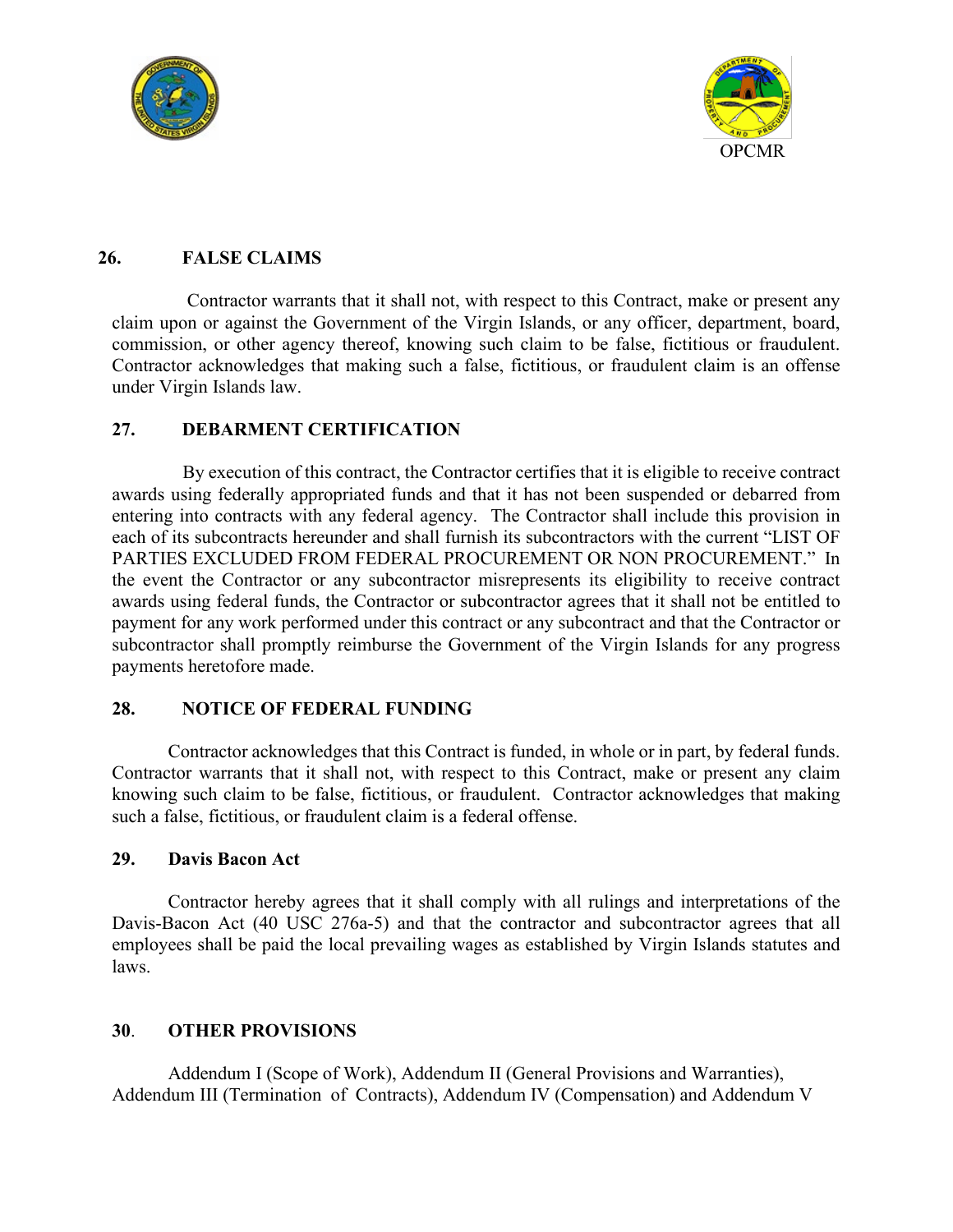



(Provisions from 2 CFR 200 – Appendix II) attached hereto are hereby incorporated by reference and made a part of this contract.

## **31**. **INSURANCE**

Contractor shall maintain the following insurance coverages during the term of this Contract

- (a) COMMERCIAL GENERAL LIABILITY: Commercial general liability insurance, in a form acceptable to the Government, on a "per occurrence" basis with a minimum limit of not less than one million dollars (\$1,000,000.00) for any one person per occurrence for death or personal injury and one million dollars (\$1,000,000.00) for any one occurrence for property damage. Insurance policy(ies) shall name the Government of the Virgin Islands as the certificate holder and additional insured via an endorsement. (For contracts small contracts valued under \$100,000, insurance limits up to \$100,000 are acceptable)
- (b) WORKERS' COMPENSATION: Contractor shall supply current coverage under the Government Insurance Fund or other form of coverage.

## **32. PAYMENT AND PERFORMANCE BONDS**

The Contractor shall comply with the following minimum bonding requirements:

(a) A performance bond to secure Contractor's obligations and performance under the contract for 100% of the Contract price; and

(b) A payment bond to assure payment to all persons supplying labor and material in the execution of the work provided for in the contract for 100% of the Contract price.

IN WITNESS WHEREOF, the parties have hereunto set their hands on the day and year first above written.

## **WITNESSES: GOVERNMENT OF THE VIRGIN ISLANDS**

**\_\_\_\_\_\_\_\_\_\_\_\_\_\_\_\_\_\_ \_\_\_\_\_\_\_\_\_\_\_\_\_\_\_\_\_\_\_\_\_\_\_\_\_ Date:\_\_\_\_\_\_\_\_\_**

**Head of User Agency Name Title User Agency Name**

Date:

**Anthony D. Thomas Commissioner** Department of Property and Procurement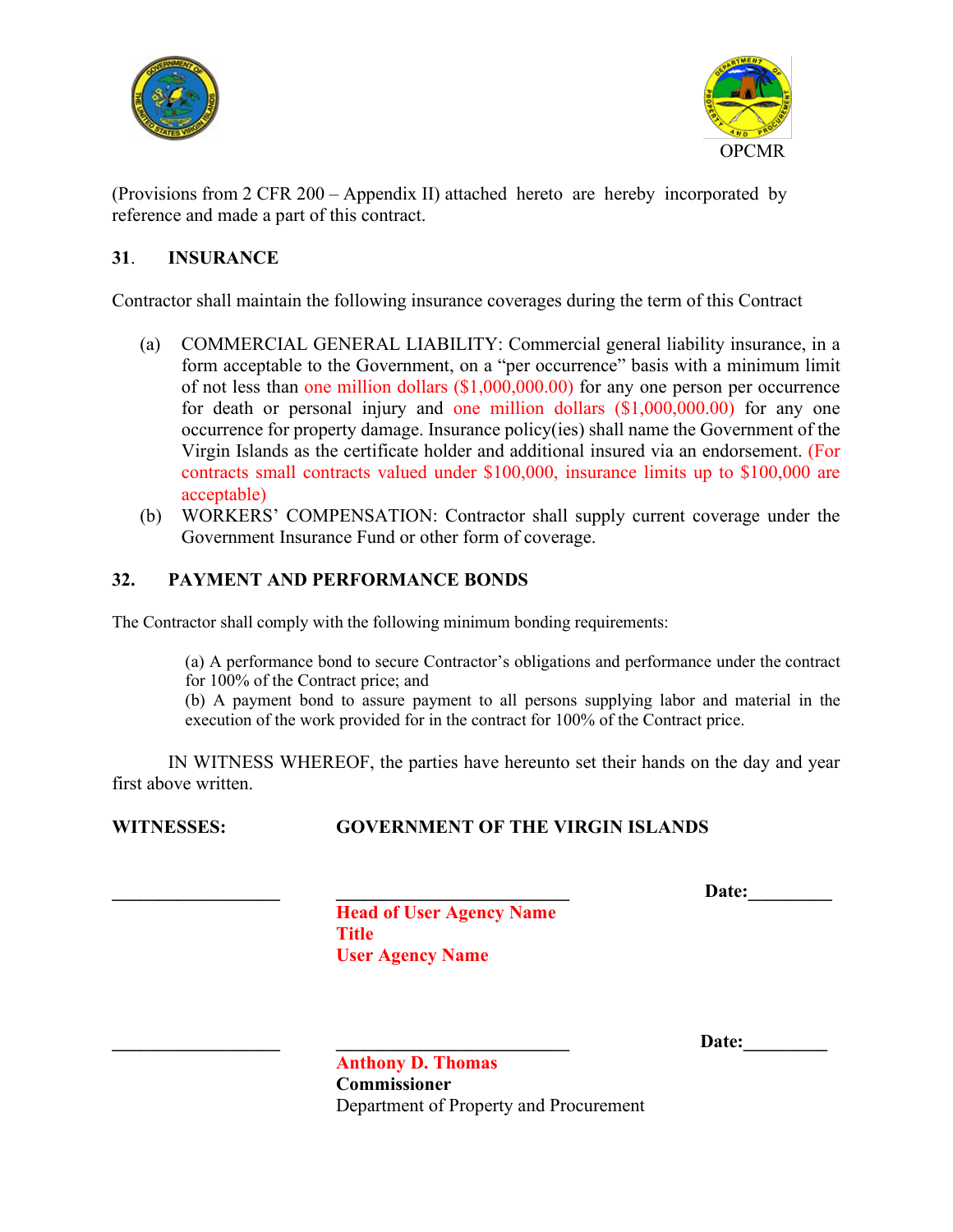



# **CONTRACTOR**

**\_\_\_\_\_\_\_\_\_\_\_\_\_\_\_\_\_\_ \_\_\_\_\_\_\_\_\_\_\_\_\_\_\_\_\_\_\_\_\_\_\_\_\_ Date:\_\_\_\_\_\_\_\_\_**

**Contractor's Name, Title** Contractor's Company Name

*(Corporate seal, if Contractor is a corporation)*

APPROVED AS TO LEGAL SUFFICIENCY AT THE DEPARTMENT OF JUSTICE BY: \_\_\_\_\_\_\_\_\_\_\_\_\_\_\_\_\_ Date \_\_\_\_\_\_\_\_\_

 $\mathcal{L}_\text{max}$  . The set of the set of the set of the set of the set of the set of the set of the set of the set of the set of the set of the set of the set of the set of the set of the set of the set of the set of the set Purchase Order No.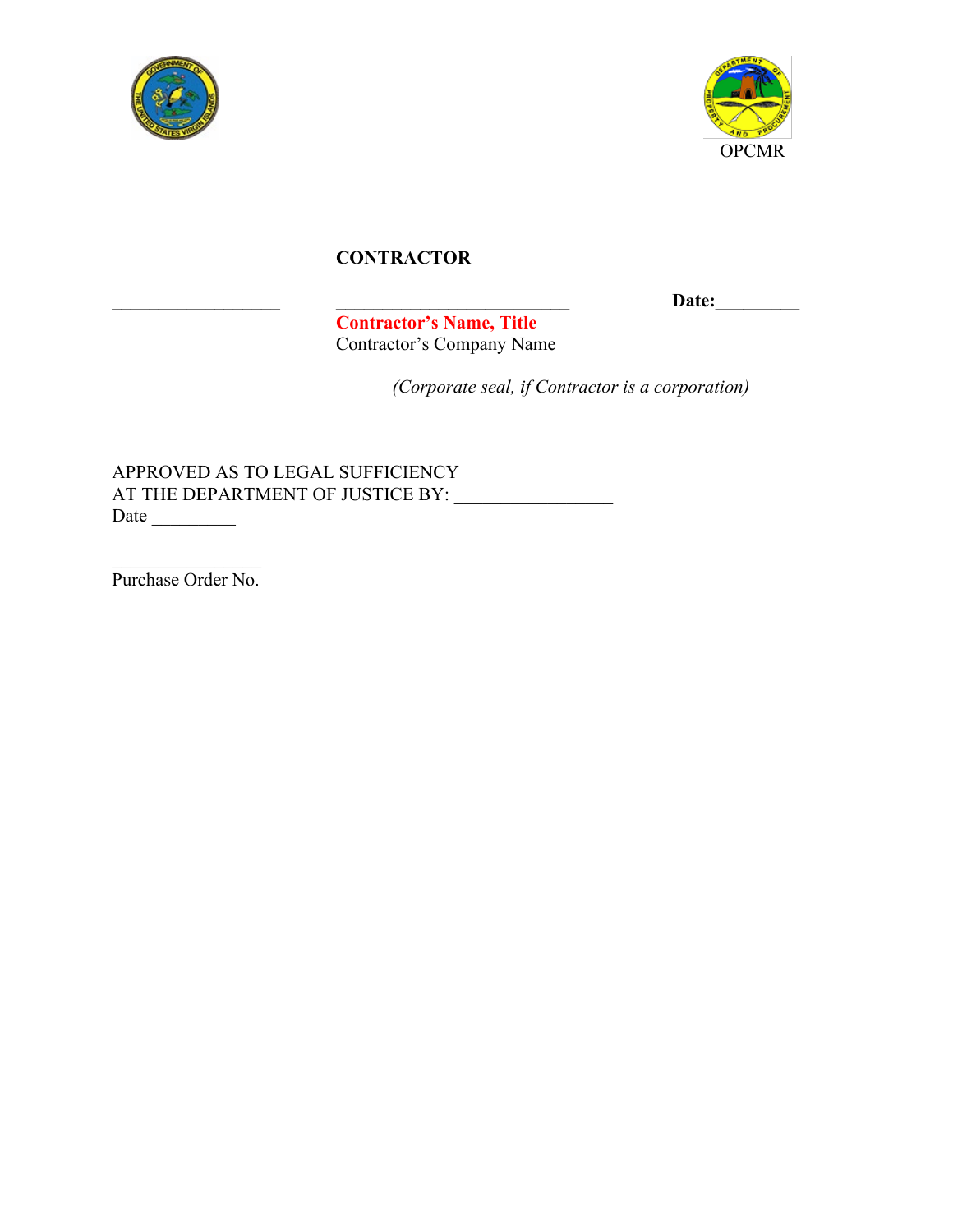



# **Addendum I (include each addenda on a separate sheet of paper)**

*Scope of Work*

# **Addendum II**

## *General Provisions and Warranties*

*Additional General Provisions - Construction*

# **Addendum III**

*Termination of Contracts*

**Addendum IV** *Compensation*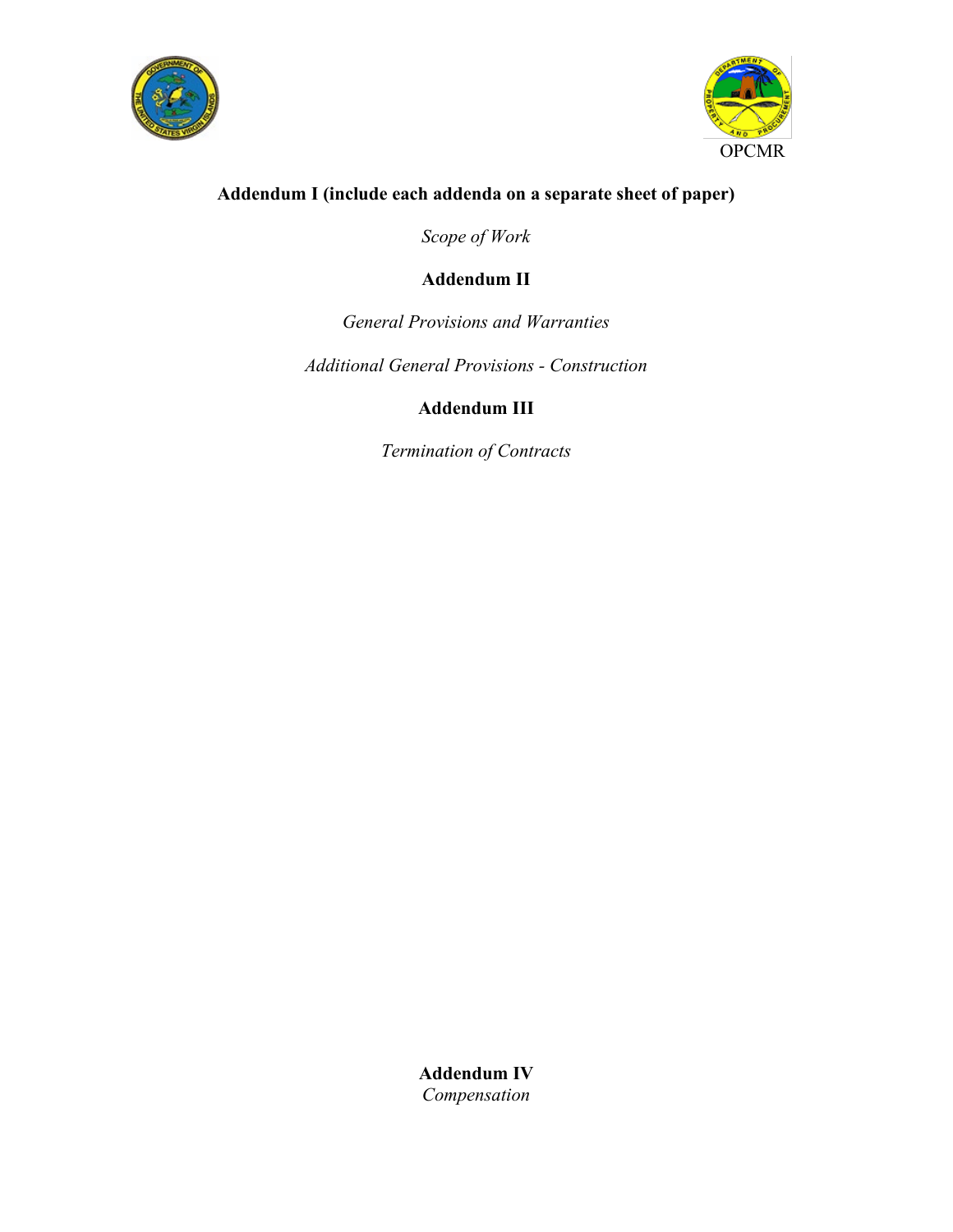



The Government, in consideration of the satisfactory performance of the services described in Addendum I (Scope of Work), agrees to make progress payments based on the Schedule of Values and invoices submitted by the Contractor [**Insert Contractor's Name or Company Name]** in accordance with Clause 7 (Payments to Contractor) of the General Provisions.

The parties agree that the sum to be paid under this contract is [**Insert Contract price in words] [(Insert Contract price in numbers)].** The parties further agree that payments will be made in accordance with services rendered.

The final payment is subject to the inspection and acceptance of the project by the Government, the submission of all pertinent warranties, and the Release of Claims. Contractor shall submit a Waiver of Liens or Affidavits of subcontractors who have released the contractor of its obligations. Contractor shall also submit Consent of Surety before final payment and, upon the Government's request, any other documentation the Government deems necessary.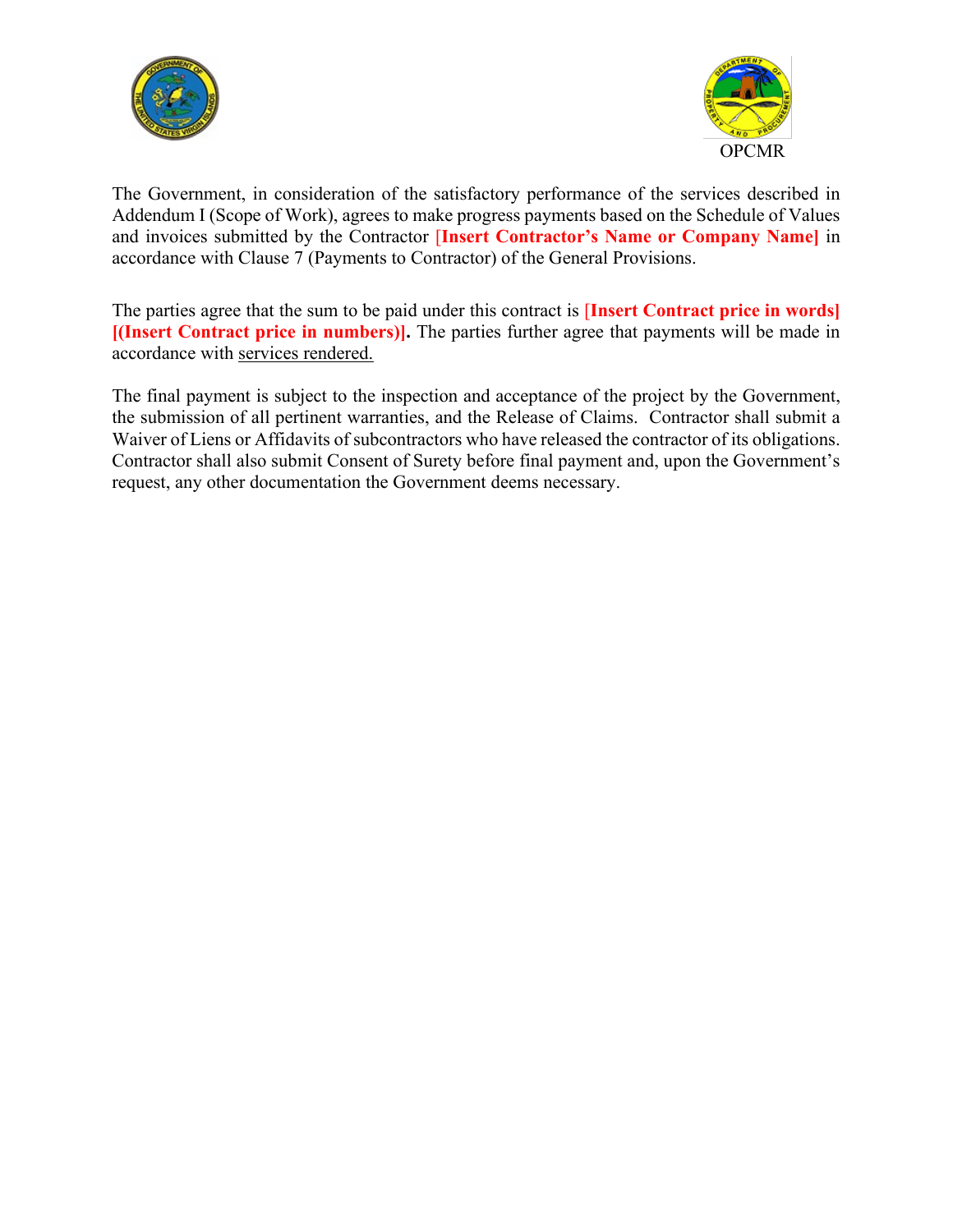



# **ADDENDUM V**

# *Provisions from 2 CFR 200 - Appendix II*

## 1. **EQUAL EMPLOYMENT OPPORTUNITY**

During the performance of this contract, the Contractor agrees as follows:

(1) The Contractor will not discriminate against any employee or applicant for employment because of race, color, religion, sex, or national origin. The Contractor will take affirmative action to ensure that applicants are employed, and that during employment, employees are treated without regard to their race, color, religion, sex, or national origin. Such action shall include, but not be limited to the following: Employment, upgrading, demotion, or transfer; recruitment or recruitment advertising; layoff or termination; rates of pay or other forms of compensation; and selection for training, including apprenticeship. The contractor agrees to post in conspicuous places, available to employees and applicants for employment, notices to be provided setting forth the provisions of this nondiscrimination clause.

(2) The Contractor will, in all solicitations or advertisements for employees placed by or on behalf of the Contractor, state that all qualified applicants will receive considerations for employment without regard to race, color, religion, sex, or national origin.

(3) The Contractor will send to each labor union or representative of workers with which he has a collective bargaining agreement or other contract or understanding, a notice to be provided advising the said labor union or workers' representatives of the contractor's commitments under this section, and shall post copies of the notice in conspicuous places available to employees and applicants for employment.

(4) The Contractor will comply with all provisions of Executive Order 11246 of September 24, 1965, and of the rules, regulations, and relevant orders of the Secretary of Labor.

(5) The Contractor will furnish all information and reports required by Executive Order 11246 of September 24, 1965, and by rules, regulations, and orders of the Secretary of Labor, or pursuant thereto, and will permit access to his books, records, and accounts by the administering agency and the Secretary of Labor for purposes of investigation to ascertain compliance with such rules, regulations, and orders.

(6) In the event of the Contractor's noncompliance with the nondiscrimination clauses of this contract or with any of the said rules, regulations, or orders, this contract may be canceled, terminated, or suspended in whole or in part and the contractor may be declared ineligible for further Government contracts or federally assisted construction contracts in accordance with procedures authorized in Executive Order 11246 of September 24, 1965, and such other sanctions as may be imposed and remedies invoked as provided in Executive Order 11246 of September 24, 1965, or by rule, regulation, or order of the Secretary of Labor, or as otherwise provided by law.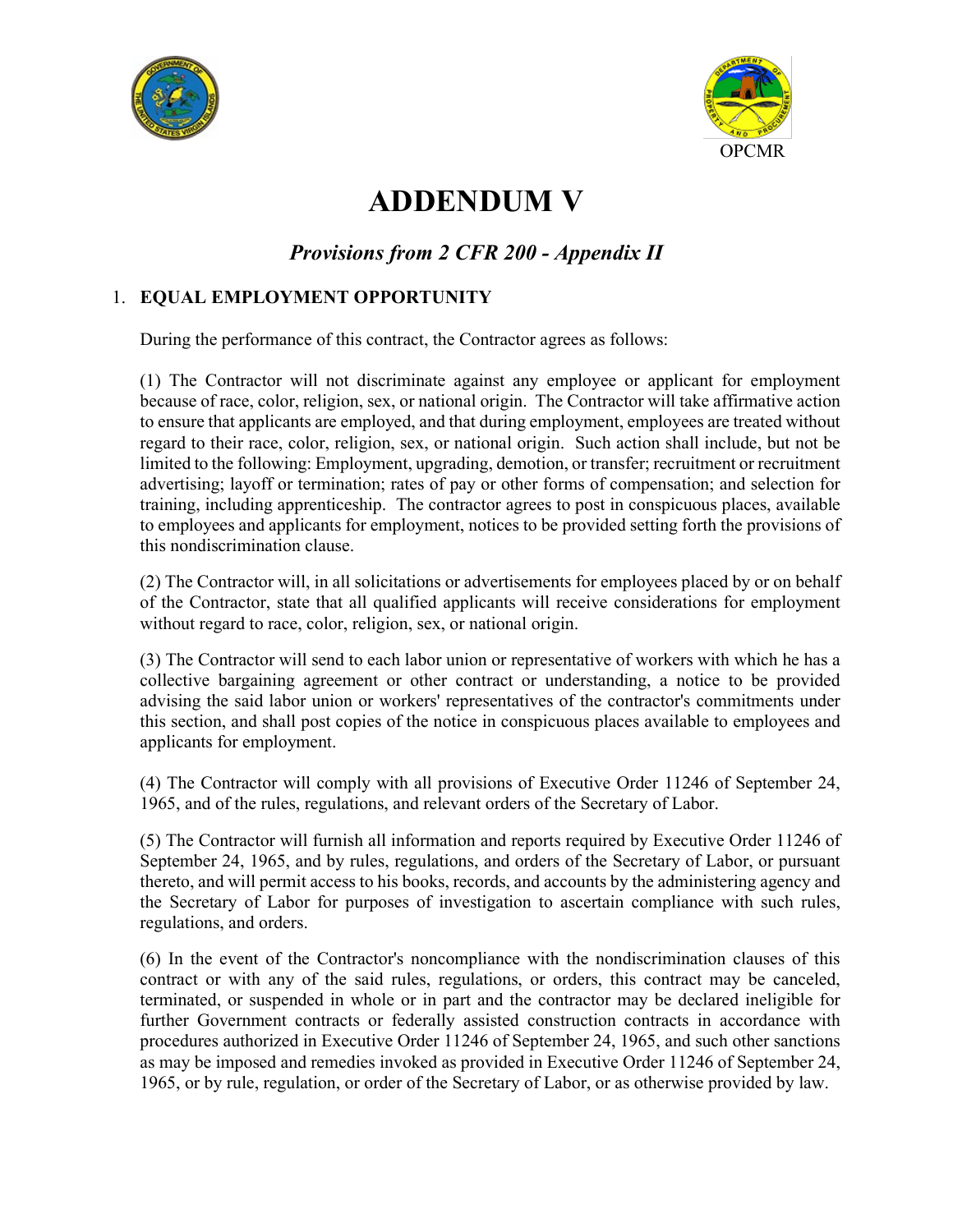



(7) The Contractor will include the portion of the sentence immediately preceding paragraph (1) and the provisions of paragraphs (1) through (7) in every subcontract or purchase order unless exempted by rules, regulations, or orders of the Secretary of Labor issued pursuant to section 204 of Executive Order 11246 of September 24, 1965, so that such provisions will be binding upon each subcontractor or vendor. The Contractor will take such action with respect to any subcontract or purchase order as the administering agency may direct as a means of enforcing such provisions, including sanctions for noncompliance: Provided, however, that in the event a contractor becomes involved in, or is threatened with, litigation with a subcontractor or vendor as a result of such direction by the administering agency the contractor may request the United States to enter into such litigation to protect the interests of the United States.

## 2. **COMPLIANCE WITH THE CONTRACT WORK HOURS AND SAFETY STANDARDS ACT**

(1) Overtime requirements. No contractor or subcontractor contracting for any part of the contract work which may require or involve the employment of laborers or mechanics shall require or permit any such laborer or mechanic in any workweek in which he or she is employed on such work to work in excess of forty hours in such workweek unless such laborer or mechanic receives compensation at a rate not less than one and one-half times the basic rate of pay for all hours worked in excess of forty hours in such workweek.

(2) Violation; liability for unpaid wages; liquidated damages. In the event of any violation of the clause set forth in paragraph (1) of this section the contractor and any subcontractor responsible therefor shall be liable for the unpaid wages. In addition, such contractor and subcontractor shall be liable to the United States (in the case of work done under contract for the District of Columbia or a territory, to such District or to such territory), for liquidated damages. Such liquidated damages shall be computed with respect to each individual laborer or mechanic, including watchmen and guards, employed in violation of the clause set forth in paragraph (1) of this section, in the sum of \$10 for each calendar day on which such individual was required or permitted to work in excess of the standard workweek of forty hours without payment of the overtime wages required by the clause set forth in paragraph (1) of this section.

(3) Withholding for unpaid wages and liquidated damages. The Department of Labor shall upon its own action or upon written request of an authorized representative of the Department of Labor withhold or cause to be withheld, from any moneys payable on account of work performed by the contractor or subcontractor under any such contract or any other Federal contract with the same prime contractor, or any other federally-assisted contract subject to the Contract Work Hours and Safety Standards Act, which is held by the same prime contractor, such sums as may be determined to be necessary to satisfy any liabilities of such contractor or subcontractor for unpaid wages and liquidated damages as provided in the clause set forth in paragraph (2) of this section.

(4) Subcontracts. The contractor or subcontractor shall insert in any subcontracts the clauses set forth in paragraph (1) through (4) of this section and also a clause requiring the subcontractors to include these clauses in any lower tier subcontracts. The prime contractor shall be responsible for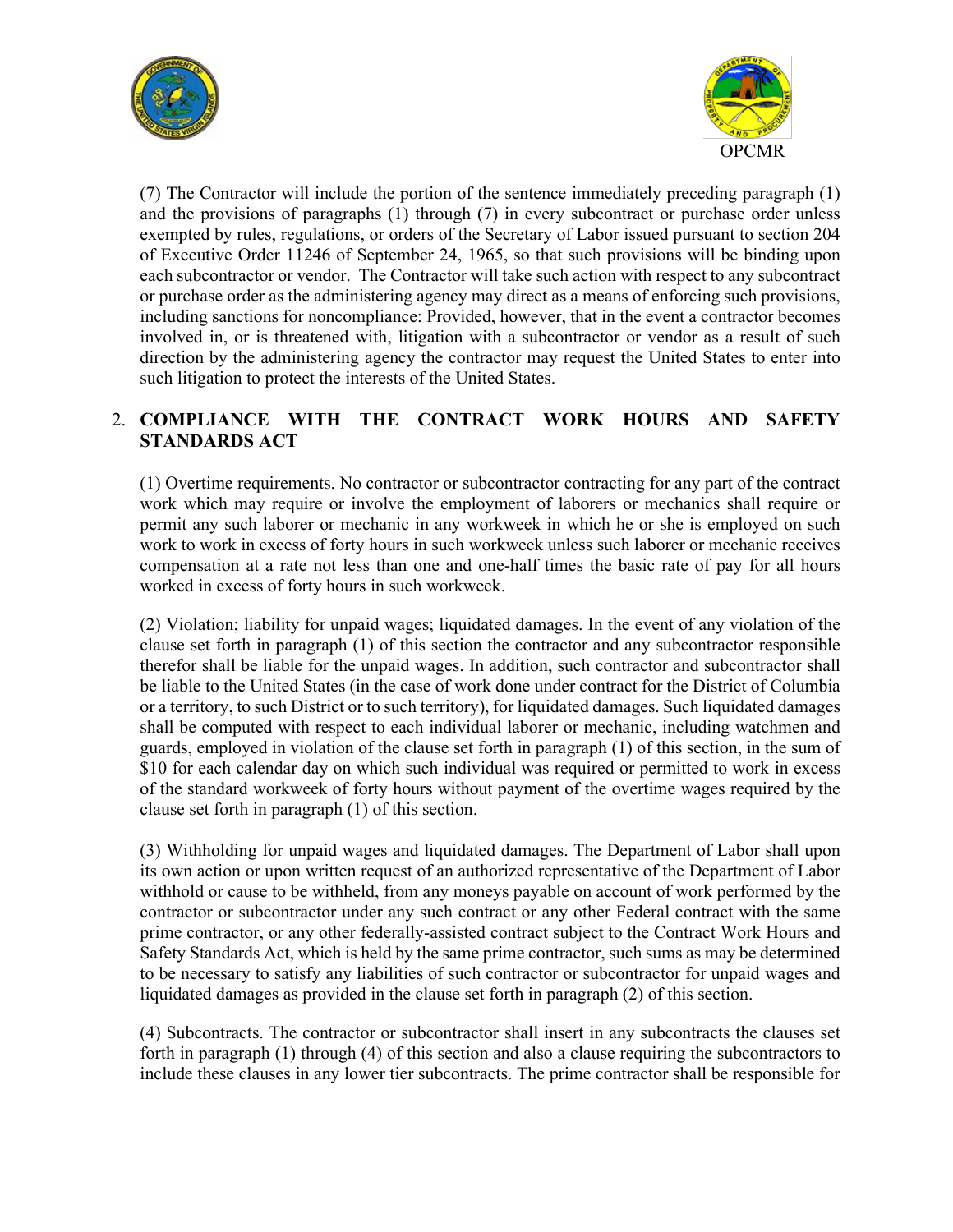



compliance by any subcontractor or lower tier subcontractor with the clauses set forth in paragraphs (1) through (4) of this section.

## 3. **CLEAN AIR ACT AND THE FEDERAL WATER POLLUTION CONTROL ACT**

Clean Air Act.

(1) The contractor agrees to comply with all applicable standards, orders or regulations issued pursuant to the Clean Air Act, as amended, 42 U.S.C. § 7401 *et seq*.

(2) The contractor agrees to report each violation to the Department of Planning and Natural Resources (DPNR) understands and agrees that the DPNR will, in turn, report each violation as required to assure notification to the Government, Federal Emergency Management Agency, and the appropriate Environmental Protection Agency Regional Office.

(3) The contractor agrees to include these requirements in each subcontract exceeding \$150,000 financed in whole or in part with Federal assistance provided by FEMA.

Federal Water Pollution Control Act.

(1) The contractor agrees to comply with all applicable standards, orders or regulations issued pursuant to the Federal Water Pollution Control Act, as amended, 33 U.S.C. 1251 et seq.

(2) The contractor agrees to report each violation to the DPNR and understands and agrees that the DPNR will, in turn, report each violation as required to assure notification to the Government, Federal Emergency Management Agency, and the appropriate Environmental Protection Agency Regional Office.

(3) The contractor agrees to include these requirements in each subcontract exceeding \$150,000 financed in whole or in part with Federal assistance provided by the Federal Emergency Management Agency.

## 4. **SUSPENSION AND DEBARMENT**

(1) This Contract is a covered transaction for purposes of 2 C.F.R. pt. 180 and 2 C.F.R. pt. 3000. As such the Contractor is required to verify that none of the contractor, its principals (defined at 2 C.F.R. § 180.995), or its affiliates (defined at 2 C.F.R. § 180.905) are excluded (defined at 2 C.F.R. § 180.940) or disqualified (defined at 2 C.F.R. § 180.935).

(2) The Contractor must comply with 2 C.F.R. pt. 180, subpart C and 2 C.F.R. pt. 3000, subpart C and must include a requirement to comply with these regulations in any lower tier covered transaction it enters into.

(3) This certification is a material representation of fact relied upon by the Government. If it is later determined that the contractor did not comply with 2 C.F.R. pt. 180, subpart C and 2 C.F.R.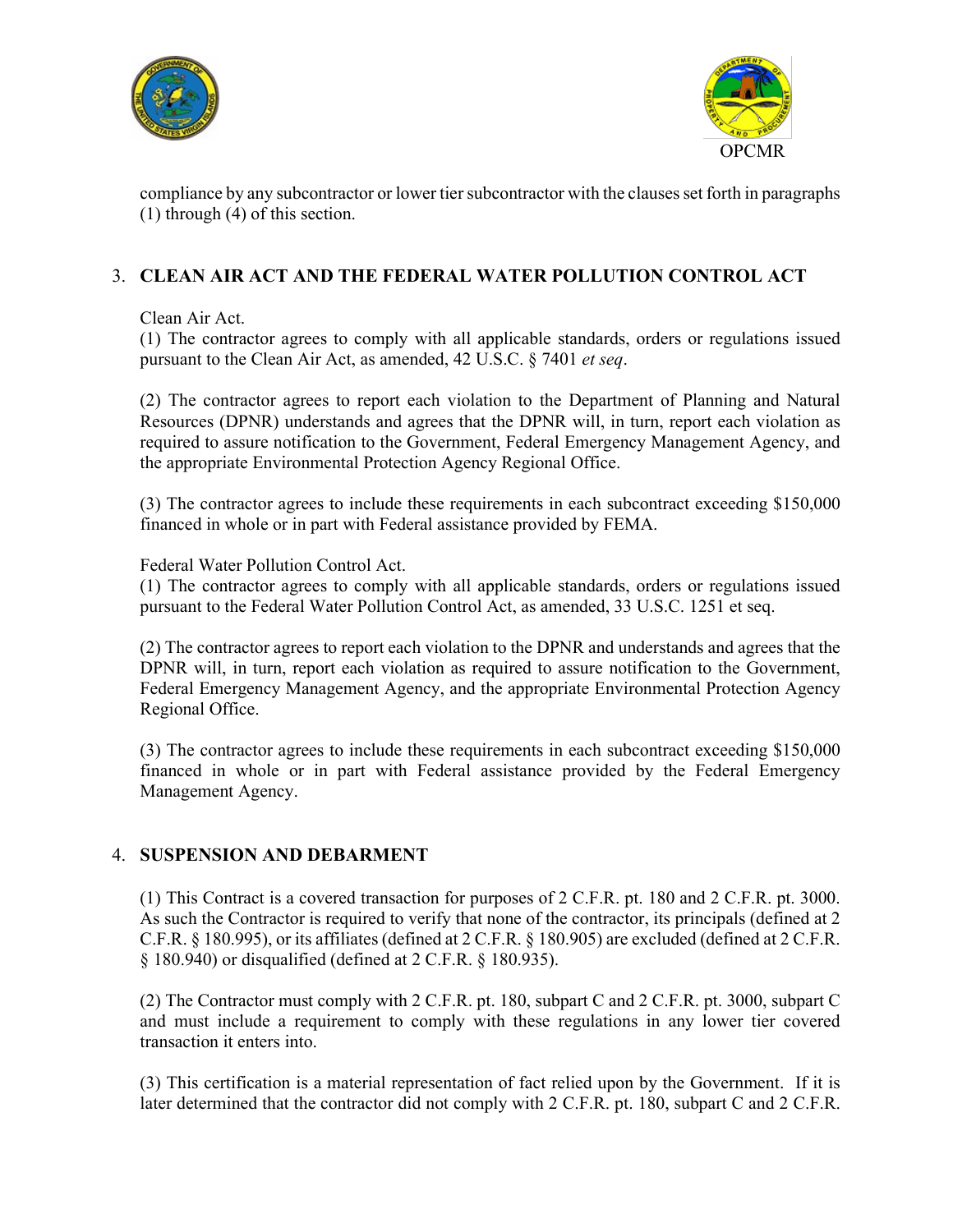



pt. 3000, subpart C, in addition to remedies available to the Government, the Federal Government may pursue available remedies, including but not limited to suspension and/or debarment.

(4) The bidder or proposer agrees to comply with the requirements of 2 C.F.R. pt. 180, subpart C and 2 C.F.R. pt. 3000, subpart C while this offer is valid and throughout the period of any contract that may arise from this offer. The bidder or proposer further agrees to include a provision requiring such compliance in its lower tier covered transactions.

## 5. **BYRD ANTI-LOBBYING**

Contractors who apply or bid for an award of \$100,000 or more shall file the required certification. Each tier certifies to the tier above that it will not and has not used Federal appropriated funds to pay any person or organization for influencing or attempting to influence an officer or employee of any agency, a member of Congress, officer or employee of Congress, or an employee of a member of Congress in connection with obtaining any Federal contract, grant, or any other award covered by 31 U.S.C. § 1352. Each tier shall also disclose any lobbying with non-Federal funds that takes place in connection with obtaining any Federal award. Such disclosures are forwarded from tier to tier up to the Government.

## 6. **PROCUREMENT OF RECOVERED MATERIALS**

(1) In the performance of this contract, the Contractor shall make maximum use of products containing recovered materials that are EPA- designated items unless the product cannot be acquired—

(i) Competitively within a timeframe providing for compliance with the contract performance schedule;

(ii) Meeting contract performance requirements; or

(iii) At a reasonable price.

(2) Information about this requirement, along with the list of EPA-designate items, is available at EPA's Comprehensive Procurement Guidelines web site, [https://www.epa.gov/smm/comprehensive-procurement-guideline-cpg-program.](https://www.epa.gov/smm/comprehensive-procurement-guideline-cpg-program)

## 7. **ACCESS TO RECORDS**

The following access to records requirements apply to this contract:

(1) The Contractor agrees to provide the Government, the Federal Emergency Management Agency Administrator, the Comptroller General of the United States, or any of their authorized representatives access to any books, documents, papers, and records of the Contractor which are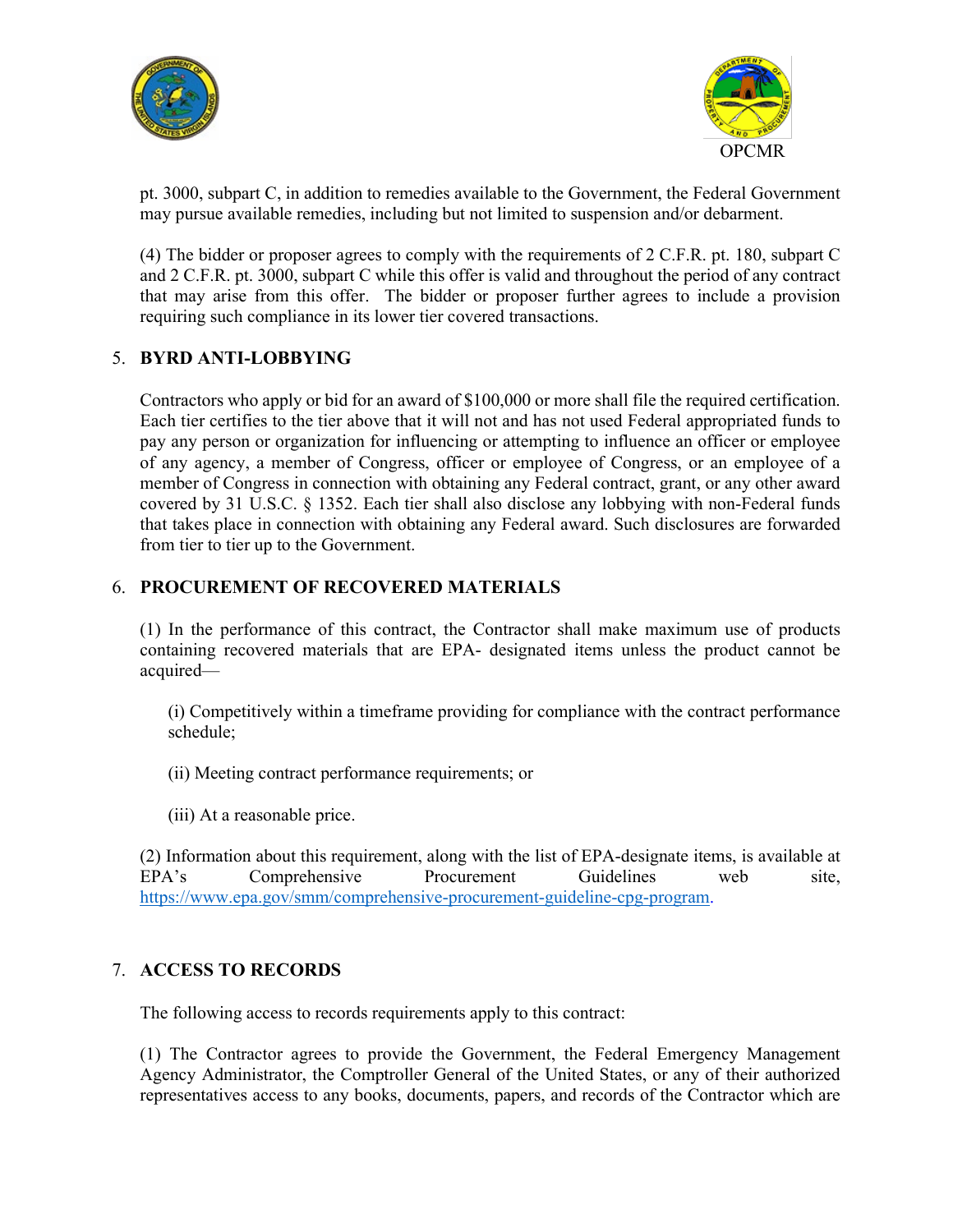



directly pertinent to this contract for the purposes of making audits, examinations, excerpts, and transcriptions.

(2) The Contractor agrees to permit any of the foregoing parties to reproduce by any means whatsoever or to copy excerpts and transcriptions as reasonably needed.

(3) The contractor agrees to provide the Federal Emergency Management Agency Administrator or his/her authorized representatives access to construction or other work sites pertaining to the work being completed under the contract